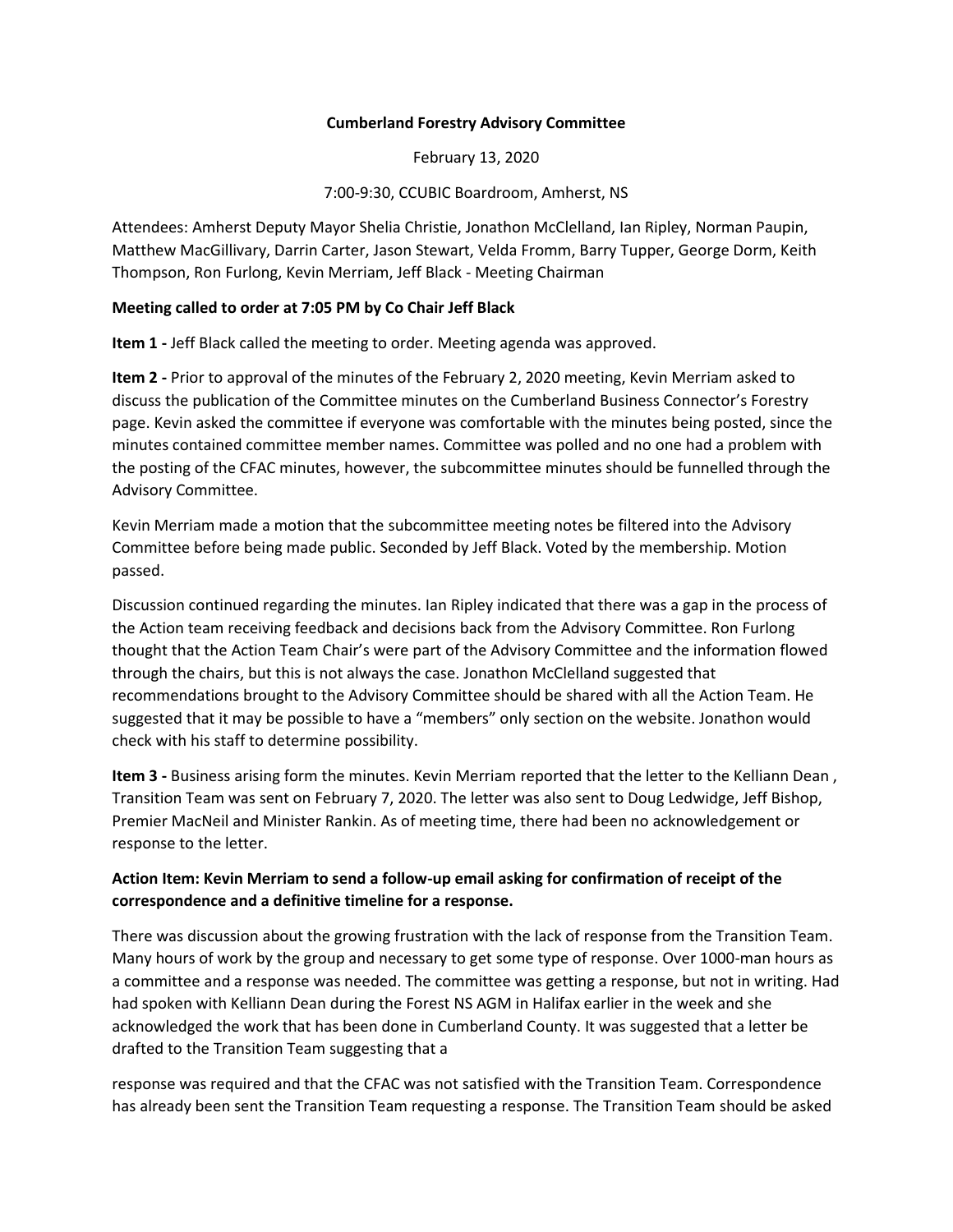how they planned on responding to the correspondence and get a timeline. It has been a very busy week which involved the Forest NS AGM and many of the Transition Team members were in attendance. Several members of the Transition Team have said that they had received a lot of correspondence from individuals and it takes time to go through it all. Cumberland County was one of the few organized groups. Kevin then asked what a reasonable response time was for MLA's offices and was there a standard for MLA's and Committees. There is no uniform standard. Some MLA's try to respond within 24 hours for an email and 72 hours for written correspondence. The CFAC should not lose focus based on the lack of response as good positive things are coming out of the Cumberland County meetings. Is it time to go to the media, regarding the lack of response from the Transition Team? Ian will be speaking with Darrell Cole, Amherst Daily News and could report that the CFAC had sent recommendations to the Provincial Transition Team and were anxiously waiting for a response.

There has not been a response regarding the request for funding for a staff person. Perhaps the transition team may be waiting for the February 23rd meeting to provide a response. Minister Rankin and Kelliann Dean had both been invited to participate in the Feb 23rd meeting, but neither had responded to date. Robin Wilber, Elmsdale Lumber Co. Ltd., would be the 3<sup>rd</sup> speaker to attend the meeting and provide an industry perspective.

Jeff Black reported on the negative sign that was on the Thompson Station overpass. The sign was removed very quickly and hopefully was not seen by many. The co-chair told the group that he had posted on social media that the action was not condoned by the CFAC. It was very beneficial that the communication leads were in place to react to the situation and the response has been immediate and positive. There is a lot of negativity in Nova Scotia and need to have a method of educating more people. A letter to the editor of the Halifax Herald could be used to provide an update on what is happening in Cumberland County and put a positive spin. Ron Furlong and Shelia Christie will work with Ian Ripley to craft a positive letter to the editor.

## **Item 4 -** Committee Reports

**Immediate Action Team** – Keith Thompson provided an update. Group is wondering if Port Hawkesbury Paper is maximizing the value of their harvest? Action Team was established for the immediate to 30 days timeline. 30 days have expired, where to go from here? Group discussed the impending road closures. Could there be discretion on the part of TIR to base closures on temperatures and not be date specific? It was suggested that TIR be asked to recognize the reality of temperatures and to set the road closures based on timing and temperatures to allow for fiber to be supplied to mills. The CFAC co-chairs should write a letter to TIR directly regarding road closures. A copy of the letter should go to the Transition Team. This should be done as soon as possible.

# **Action Item: Correspondence be sent to the Minister of TIR asking that road closures be based on temperature and timing and not on a specific date.**

**Policy Action Team:** Jonathon McClelland provided an update on the committee meeting held on February 6, 2020. (please refer to the committee report attached to these minutes for further details)

**Market Action Team -** Update provide by Barry Tupper. Team discussed many ideas but had set aside some due to timing and projects that were not feasible to pursue. The team is looking at the feasibility of a small log mill – 3x3 market, pallets and retail store. The Trenton Works facility could potentially be